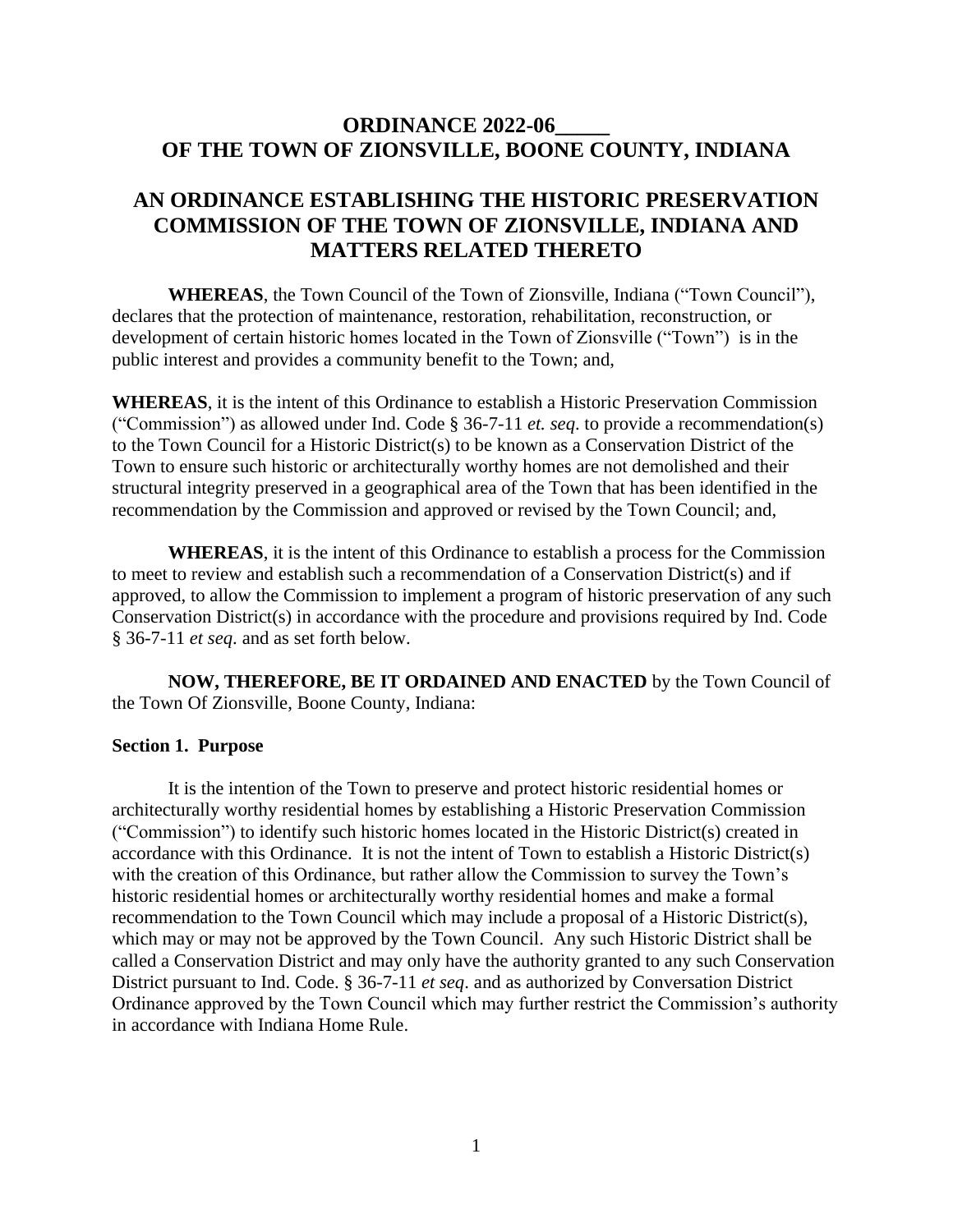#### **Section 2. Definitions.**

The following terms shall have the following meaning unless a contrary meaning is required by the context or is specifically prescribed. Words in the present tense include the future tense. The singular number includes the plural, and the plural, the singular. The word "shall" is always mandatory. The word "person" includes a firm, a partnership, a limited liability company or a corporation, as well as an individual. Terms not defined in this Section shall have the meanings customarily assigned to them.

a. **Alteration**: a material or color change in the external architectural features of any building, structure or site within a historic district.

- b. **Town**: the Town of Zionsville, Indiana.
- c. **Classifications**:
	- (1) Outstanding: the "O" classification means that the property has sufficient historic or architectural significance such that it is listed, or is eligible for individual listing, in the National Register of Historic Places (the "National Register"). Outstanding resources can be of local, state, or national importance.
	- (2) Notable: the "N" classification means that the property does not merit the outstanding rating, but it is still above average in its importance. A notable structure may be eligible for the National Register.
	- (3) Contributing: the "C" classification means that the property is at least 40 years old, but does not meet the criteria for an "O" or "N" classification. Contributing properties are important to the density or continuity of the area's historic fabric. Contributing properties can be listed in the National Register only as part of a historic district.
	- (4) Non-Contributing: property classified as "NC" is not included in a historic sites and structures inventory unless it is located within the boundaries of a historic district. Such properties may be less than 50 years old, or they may be older properties that have been altered in such a way that they have lost their historic character, or they may be otherwise incompatible with their historic surroundings. These properties are not eligible for listing in the National Register.

d. **Commission**: the Historic Preservation Commission established by this Ordinance.

e. **Demolition**: the complete or substantial removal of any building or structure located in a historic district.

f. **Historic District**: a single residentially-occupied building, structure, site, monument, streetscape, or square, or a concentration of residentially-occupied buildings, structures, sites, monuments, streetscapes, squares or neighborhoods, the boundaries of which are described or delineated on a map approved in an ordinance adopted by the Town Council. Historic Districts shall only include single family residentially-occupied buildings (or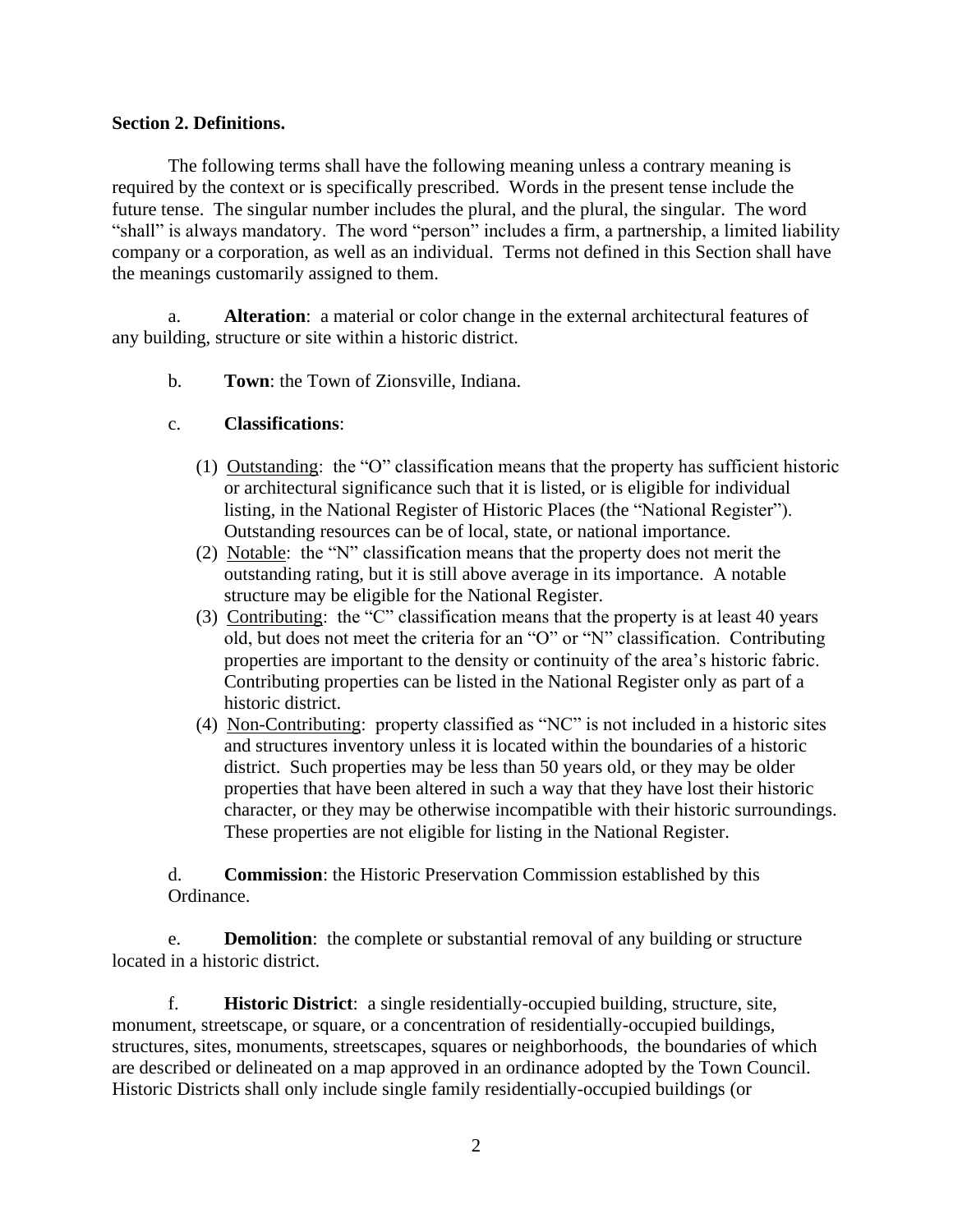improvements associated with single family residential dwellings) and not commercial, institutional or industrial buildings or areas.

- g. **Interested Party**: means one of the following:
	- (1) the Mayor of the Town of Zionsville.
	- (2) the Town Council of the Town of Zionsville.
	- (3) the Town Plan Commission or other agency having land use planning jurisdiction over a historic district designated by ordinance.
	- (4) a neighborhood association, whether incorporated or unincorporated, a majority of whose members are residents of a historic district designated by an ordinance adopted by the Town Council.
	- (5) an owner or occupant owning or occupying property located in a historic district established by an ordinance adopted by the Town Council.
	- (6) Historic Landmarks Foundation of Indiana, Inc., or any of its successors.
	- (7) the state historic preservation officer designated under Indiana Code § 14-21-1-19.

h. **Preservation Guidelines**: locally developed criteria which identify design concerns to assist property owners in maintaining the character of the historic district or buildings during the process of rehabilitation or new construction.

i. **Primary Area**: the principal area of historic and/or architectural significance within a historic district as delineated on the map establishing the boundaries of the historic district.

j. **Routine Maintenance**: work for which no Certificate of Appropriateness is required.

k. **Secondary Area**: an area in a historic district as delineated on the map establishing the boundaries of the historic district that is adjacent to a primary area and which has a visual relationship to the primary area and could affect the preservation of the primary area. The purpose of designating a secondary area is to assure its compatibility and harmony with an adjacent, primary area.

l. **Streetscape**: appearance from a public way, the distinguishing characteristics of which are created by the width of the street and sidewalks, their paving materials and color, the design of the street furniture (e. g., street lights, trash receptacles, benches, etc.) use of plant materials such as trees and shrubs, and the setback, mass, and proportion of those buildings which enclose the street.

m. **Visual Compatibility**: those elements of design that meet the guidelines set out in Section 9 of this ordinance.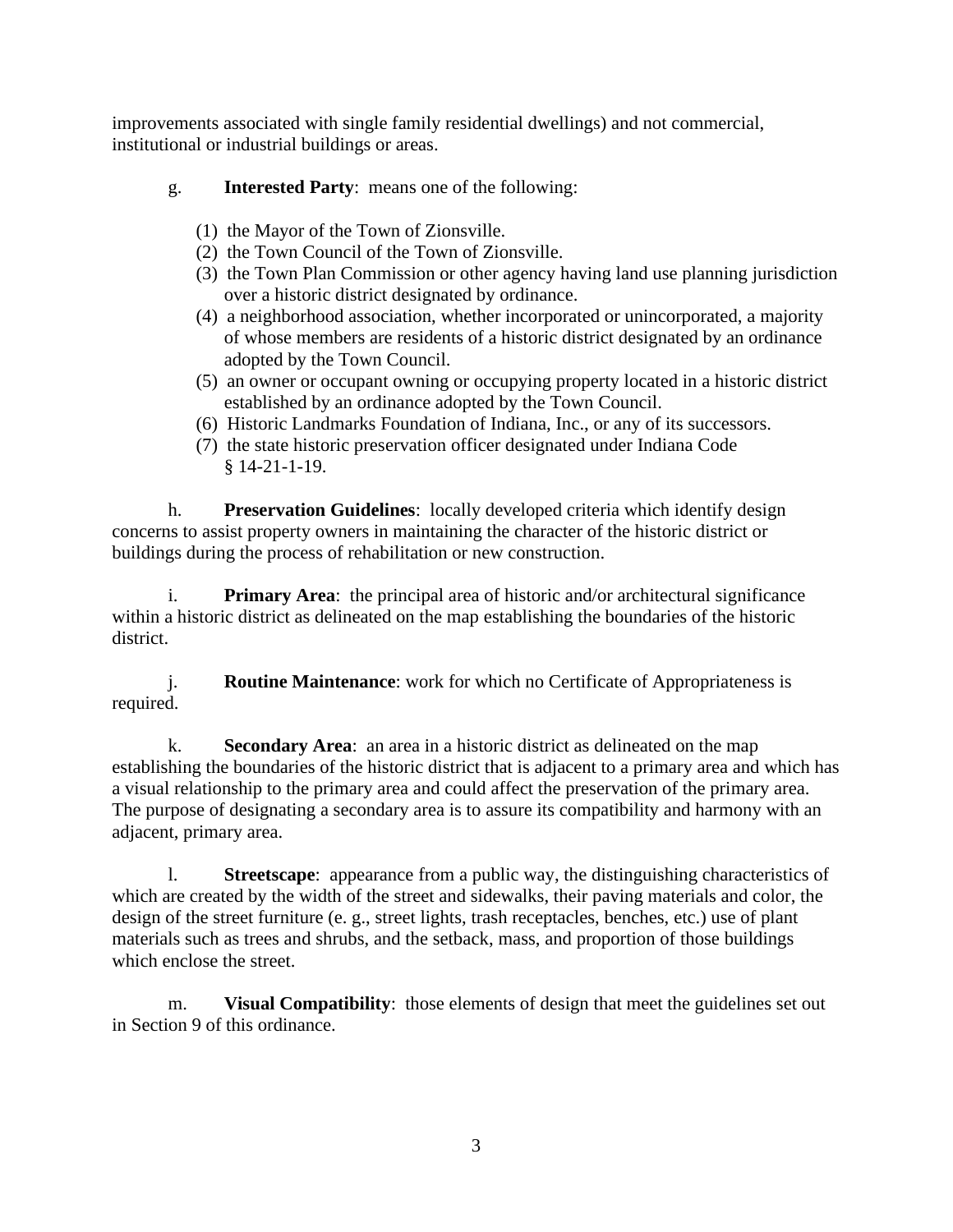n. **Public Way**: Any publically dedicated street, pathway, or sidewalk from which the features of a residential building or an accessory building or structure are subject to public view. Alleys are not considered to be public ways for purposes of this Ordinance.

## **Section 3. Historic Preservation Commission Establishment and Organization**

a. **Establishment**. There is hereby established the Historic Preservation Commission of the Town of Zionsville, Indiana (hereinafter referred to as the "Commission").

b. **Composition; Appointment**. The Commission shall consist of five (5) voting members. As required by Ind. Code § 36-7-11-4, the voting members shall be appointed by the Mayor, subject to the approval of the Town Council, and shall be residents of the Town who are interested in the preservation and development of historic areas. The Mayor must provide a recommendation of five (5) voting members to the Town Council within 60 days of the effective date of this Ordinance. Such recommendation shall provide for the member's Term as outlined in subjection (c). The members of the Commission should include professionals in the disciplines of architectural history, planning, and other disciplines related to historic preservation, to the extent that those professionals are available in the community. Up to one (1) nonvoting, advisory member(s) may be appointed to the Commission by the Mayor with approval by the Town Council. Commission members shall serve without compensation, except for reasonable expenses incurred in the performance of their duties.

c. **Term**. Voting members shall each serve for a term of three (3) years; however, the terms of original voting members shall be for one (1) year, two (2) years, and three (3) years in order for the terms to be staggered. The term for nonvoting, advisory members shall be for three (3) years. A vacancy shall be filled within ninety (90) days for the duration of the term. Upon expiration of the then current term, the Mayor may appoint a new member or reappoint an existing member for a new or additional term, subject to approval by the Town Council.

d. **Commission Administrator**. A Town administrator designated by the Mayor shall serve as the ex-officio administrator of the Commission. The administrator shall provide staff assistance to the Commission, act as the Commission's secretary, and issue Certificates of Appropriateness as directed by the Commission.

e. **Officers**. The Commission shall elect from its membership a Chairperson and a Vice-Chairperson who shall serve for one (1) year and who may be reelected. The Commission Administrator shall serve as the Commission's secretary.

f. **Rules**. The Commission shall adopt rules consistent with this Ordinance for the transaction of its business. The rules must include the time and place of regular meetings and a procedure for the calling of special meetings.

g. **Meetings**. All Commission meetings must be open to the public and at all times in compliance with Indiana Code § 5-14-1.5 *et seq*.. A public record must be kept of the Commission's resolutions, proceedings, and actions and the Commission shall at all times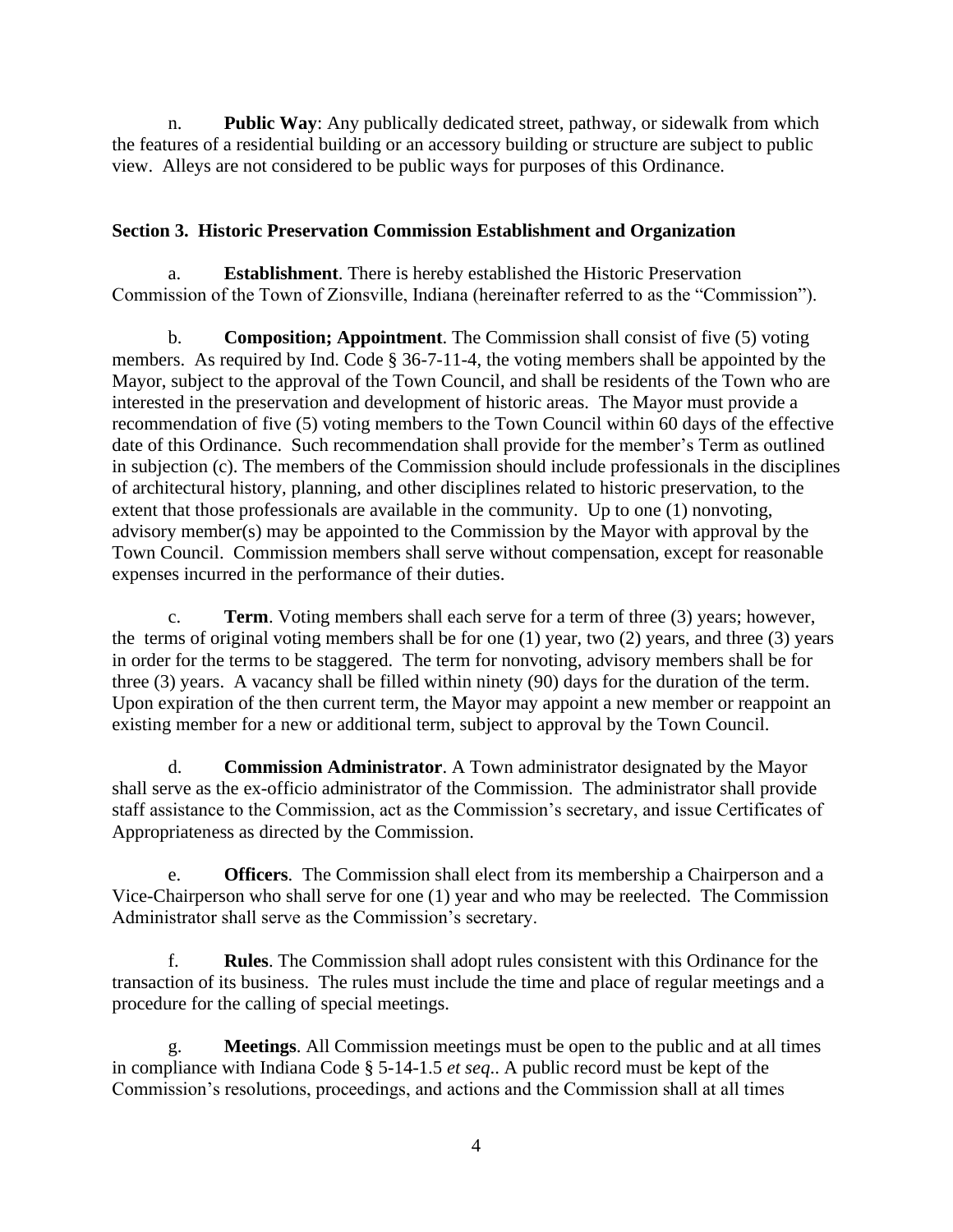comply with Indiana Code § 5-14-3 *et. seq*.. The Commission shall hold regular meetings, at least monthly, except when it has no business pending. Special meetings may be called in a manner determined by the Commission and its rules.

h. **Final Decisions**. Pursuant to Ind. Code § 36-7-11-4(b)(h), a final decision of the Commission is subject to judicial review under Ind. Code. § 36-7-4 as if it were a final decision of the board of zoning appeals.

## **Section 4. Powers and Duties of the Commission**

a. The Commission shall be concerned with those elements of development, redevelopment, rehabilitation, and preservation that affect visual quality of historic residential homes or architecturally worthy residential homes in a historic district. The Commission may not consider details of design, interior arrangements, or building features, if those details, arrangements, or features are not subject to public view, and may not make any requirement except for the purpose of preventing development, alteration, or demolition in a historic district obviously incongruous with the historic district.

b. The Commission shall conduct a survey to identify historic buildings, structures, and sites located within the Town. Based on its survey, the Commission shall submit to the Town Council a map describing the boundaries of a historic district or historic districts. A district may be limited to the boundaries of a property containing a single building, structure, or site (as defined in Section 2(f) of this Ordinance). The map may divide a district into primary and secondary areas. As noted in Section 5 below, any map developed by the Commission shall be recommended to the Town Council for review and approval, provided that no map may be used by the Commission without approval of Town Council.

c. The Commission shall also classify and designate on the map all buildings, structures, and sites within each historic district described on the map. Buildings, structures, and sites shall be classified as historic or non-historic in the manner set forth in subsections 4(d) and 4(e) of this Ordinance below.

d. Buildings, structures, and sites classified as historic must possess identified historic or architectural merit of a degree warranting their preservation. They may be further classified as Outstanding, Notable, or Contributing (as defined in Section 2 of this Ordinance).

e. Non-historic buildings and structures are those not classified on the map as historic under subsection 4(b) of this Ordinance.

f. The Commission may conduct additional surveys, and draw and submit additional maps for approval of the Town Council, as the Commission considers appropriate.

g. The Commission may recommendation preservation guidelines for architectural review of historic residential homes or architecturally worthy residential homes to the Town Council for review and approval if approved by the Town Council, any such, preservation guidelines shall be published and made readily accessible to the general public.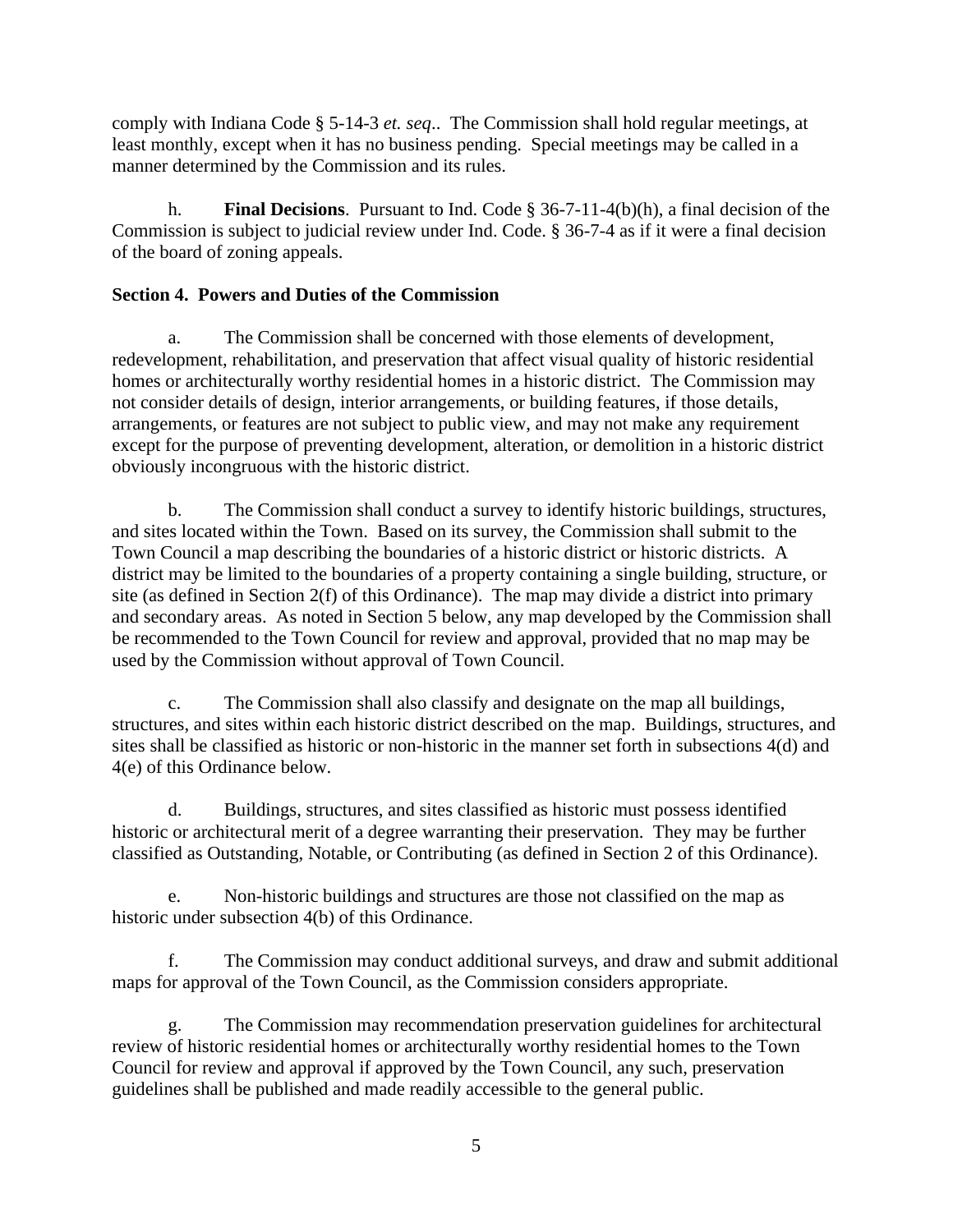h. The Commission has the authority to receive funds in order to promote its stated purposes.

i. The Commission shall promote public interest in historic preservation by initiating and carrying on a public relations and community education program.

j. Each official of the Town who has responsibility for building inspection, building permits, planning, or zoning shall provide any technical, administrative, or clerical assistance requested by the Commission. The attorney for the Town is the attorney for the Commission.

## **Section 5. Historic Districts and Guidelines**

a. **Town Council Approval of Maps of Historic Districts.** Before a historic district is established and the building classifications take effect, the map described in subsection 4(b) of this Ordinance, setting forth the historic district boundaries and building classifications, must be submitted by the Commission to, and approved in an ordinance by, the Town Council. The map establishing boundaries of a historic district shall be recorded in the Office of the Boone County Recorder.

b. **Conservation Districts**. Pursuant to Ind. Code § 36-7-11-19, in an ordinance approving the establishment of a historic district (known as a Conservation District), the Town Council may provide that the establishment shall occur in two (2) phases. During the first phase, which continues for a period of three (3) years from the date the ordinance is adopted, a certificate of appropriateness is required only for the following activities: the demolition of any building; the moving of any building; and any new construction of a principal building or accessory building or structure subject to view from a public way. Areas in this first phase are commonly referred to as a "Conservation District(s)." At the end of the first phase, the district becomes fully established, and, subject to subsection 5(c) of this ordinance, a Certificate of Appropriateness must be issued by the Commission before a permit may be issued for or work may begin on an activity described in subsection 7(a) of this Ordinance. Districts that have moved into this second phase are "Historic Districts." The first phase described in subsection 5(b) of this Ordinance continues and the second phase does not become effective if a majority of the property owners in the district object to the Commission, in writing, to the requirement that Certificates of Appropriateness be issued for the following activities:

- (1) a conspicuous change in the exterior appearance of historic buildings by additions, reconstruction, alteration, or maintenance involving exterior color change;
- (2) a change in walls and fences or construction of walls and fences along public ways;
- (3) a conspicuous change in the exterior appearance of non-historic buildings subject to view from a public way by additions, reconstruction, alteration, or maintenance involving exterior color change.

The objections must be received by the Commission not earlier than one hundred eighty (180) days or later than sixty (60) days before the third anniversary of the adoption of the Ordinance.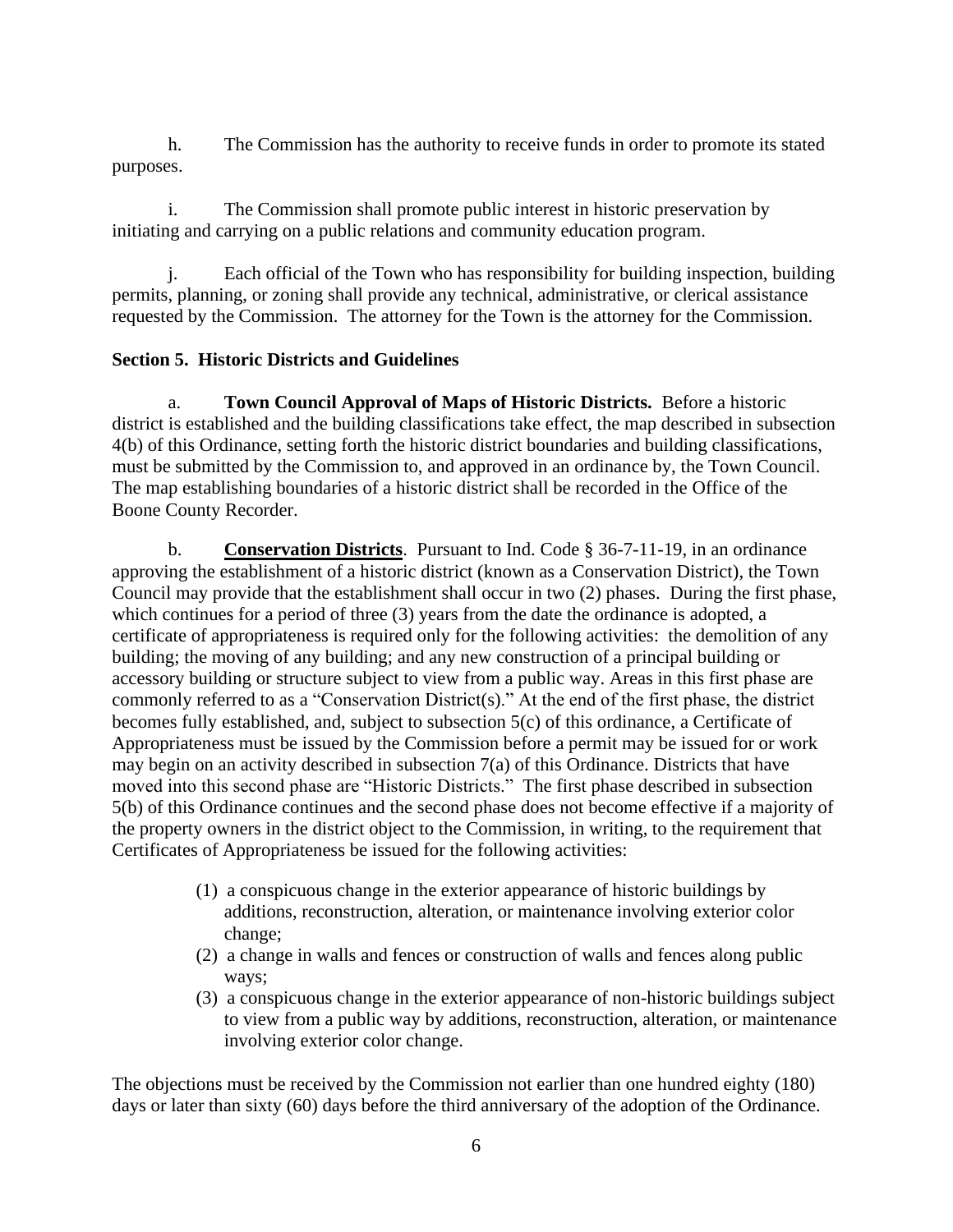c. An ordinance approving the establishment of a Conservation District shall exclude changes in paint colors from the activities requiring the issuance of a Certificate of Appropriateness before a permit may be issued or work begun.

d. An ordinance approving the establishment of a Conservation District and pursuant to Indiana Home Rule, may require any such Conservation District to sunset after three (3) years.

## **Section 6. Interim Protection**

a. When submitting a map to the Town Council to create a historic district under this ordinance, the Commission may declare one (1) or more buildings or structures that are classified and designated as historic on the map to be under interim protection.

b. Not more than two (2) working days after declaring a building or structure to be under interim protection under this Section, the Commission shall, by personal delivery or first class mail, provide the owner or occupant of the building or structure with a written notice of the declaration. The written notice must:

- (1) Cite the authority of the Commission to put the building or structure under interim protection under this Section;
- (2) Explain the effect of putting the building or structure under interim protection; and
- (3) Indicate that the interim protection is temporary.

c. A building or structure put under interim protection under subsection  $6(a)$  of this ordinance remains under interim protection until the map is:

- (1) Submitted to; and
- (2) Approved in an ordinance or rejected by the Town Council.
- d. While a building or structure is under interim protection:
	- (1) The building or structure may not be demolished or moved; and
	- (2) The exterior appearance of the building or structure may not be conspicuously changed by:
		- (a) Addition;
		- (b) Reconstruction; or
		- (c) Alteration.

#### **Section 7. Certificates of Appropriateness**

a. **Certificates of Appropriateness Required**. A Certificate of Appropriateness must be issued by or on behalf of the Commission before a permit is issued for or work is begun on any of the following: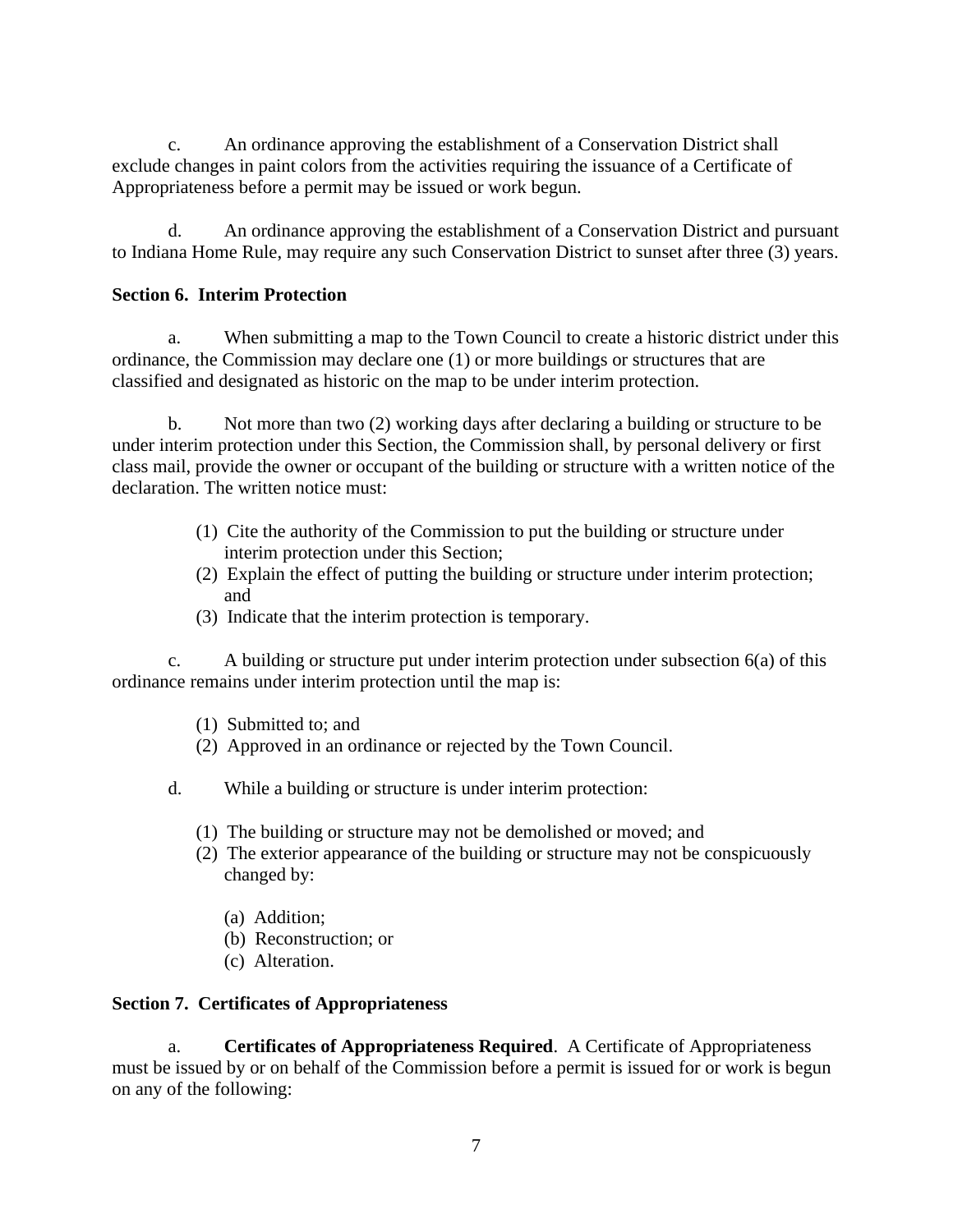- (1) Within all areas of a historic district:
	- (a) The demolition of any building;
	- (b) The moving of any building;
	- (c) A conspicuous change in the exterior appearance of historic buildings by additions, reconstruction, alteration, or maintenance involving exterior color change; or
	- (d) Any new construction of a principal building or accessory building or structure subject to view from a public way.
- (2) Within a primary area of a historic district:
	- (a) A change in walls and fences or the construction of walls and fences along public ways; or
	- (b) A conspicuous change in the exterior appearance of non-historic buildings subject to view from a public way by additions, reconstruction, alteration or maintenance involving exterior color change.
- (3) Within the first phase of a two-phase establishment of a historic district (referred to as Conservation District) shall only require a Certificate of Appropriateness for the following:
	- (a) The moving of any building;
	- (b) The demolition of any building; or
	- (c) Any new construction of a principal building or accessory building or structure subject to view from a public way.

b. **Application for Certificates of Appropriateness**. Application for a Certificate of Appropriateness shall be made in the office of the Commission on forms provided by that office. Detailed drawings, plans, or specifications are not required. However, to the extent reasonably required for the Commission to make a decision, each application must be accompanied by sketches, drawings, photographs, descriptions, or other information showing the proposed exterior alterations, additions, changes, or new construction. The cost of the Application for a Certificate of Appropriateness shall be paid by the applicant at the time of submittal of the Application. The cost of the Application shall be calculated to cover the administrative and legal costs associated with the processing and consideration of the Application. The cost of the Application shall be reflected on the Town's Schedule of Fines and Fees, as it may be amended from time to time.

c. **Approval or Denial of Certificates of Appropriateness**. The Commission may advise and make recommendations to the applicant before acting on an application for a certificate of appropriateness. If an application for a Certificate of Appropriateness is approved by the Commission, or is not acted on by the Commission, within thirty (30) days after it is filed, a Certificate of Appropriateness shall be issued. If the certificate is issued, the application shall be processed in the same manner as applications for Improvement Location Permits required by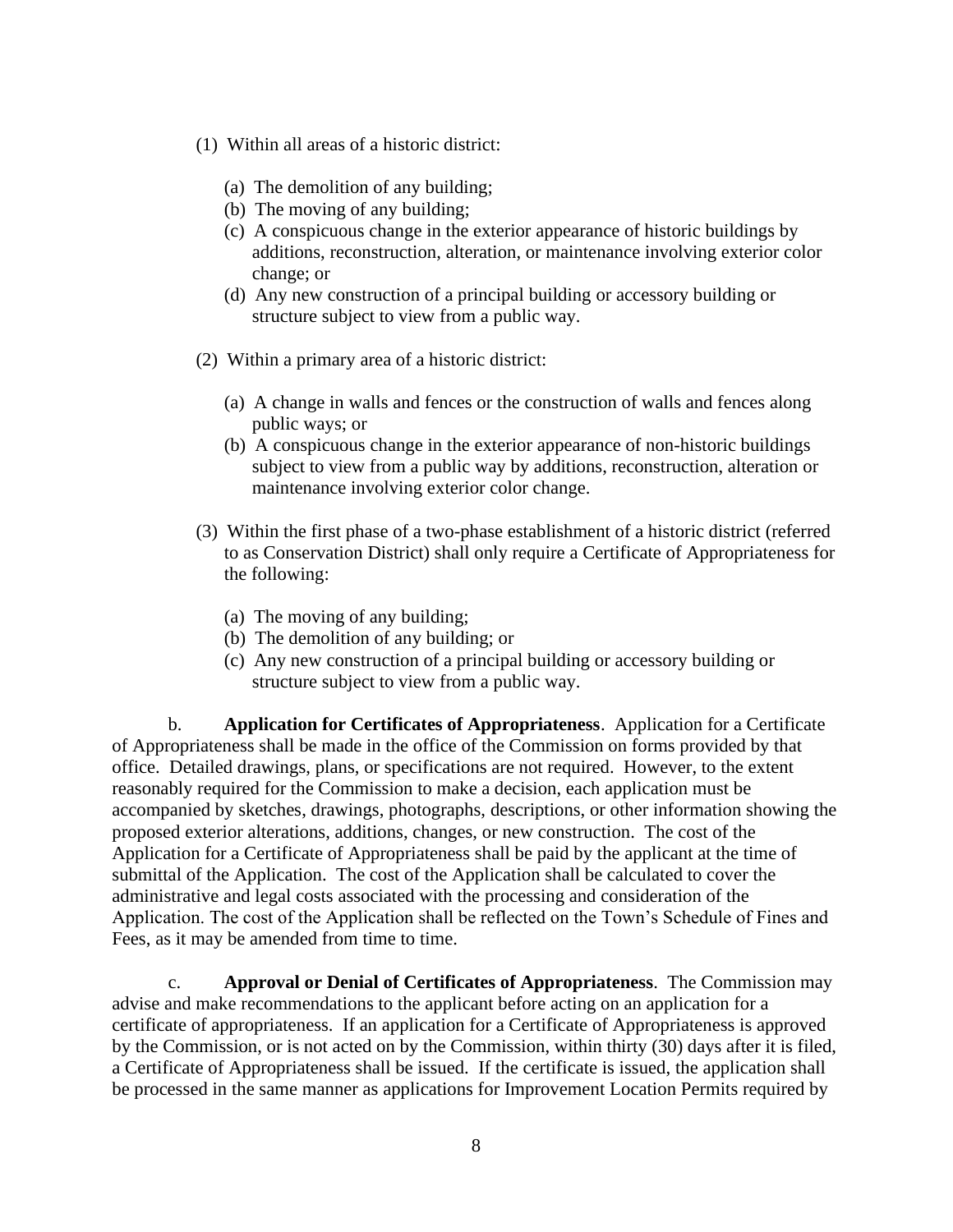the Town, if any, are processed. If no Improvement Location Permits are required by the Town, the applicant may proceed with the work authorized by the certificate. If the Commission denies an application for a Certificate of Appropriateness within 30 days after it is filed, the certificate may not be issued. The Commission must state its reasons for the denial in writing, and must advise the applicant. An application that has been denied may not be processed as an application for an Improvement Location Permit and does not authorize any work by the applicant. The Commission may grant an extension of the thirty (30) day limit if the applicant agrees to it.

### d. **Criteria for Considering Effect of Actions on Historic Buildings**. The Commission, in considering the appropriateness of any reconstruction, alteration, maintenance, or moving of a historic building or any part of or appurtenance to such building, including walls, fences, light fixtures, steps, paving, and signs shall require that such work be done in a manner that will preserve the historical and architectural character of the building, structure, or appurtenance. In considering historic and architectural character, the Commission shall consider, among other things, the following:

- (1) Purposes of this Ordinance;
- (2) Historical and architectural value and significance of the building, structure, site or appurtenance;
- (3) Compatibility and significance of additions, alterations, details, materials, or other non-original elements which may be of a different style and construction date than the original;
- (4) The texture, material, color, style, and detailing of the building, structure, site or appurtenance;
- (5) The continued preservation and protection of original or otherwise significant structure, material, and ornamentation;
- (6) The relationship of buildings, structures, appurtenances, or architectural features similar to one within the same historic district, including for primary areas, visual compatibility as defined in subsection 9(b) of this ordinance; and,
- (7) The position of the building or structure in relation to the street, public right-ofway and to other buildings and structures.

e. **Procedure for Demolition upon Denial of a Certificate of Appropriateness**. The purpose of this subsection is to preserve historic buildings that are important to the education, culture, traditions and economic values of the Town, and to afford the Town, historical organizations, and other interested persons the opportunity to acquire or to arrange for the preservation of these buildings. If a property owner shows that a historic building is incapable of earning an economic return on its value, as appraised by a qualified real estate appraiser, and the Commission fails to approve the issuance of a Certificate of Appropriateness, the building may be demolished pursuant to a demolition permit issued by the Planning Department of the Town. However, before a demolition permit is issued or demolition proceeds, the following requirements for notice must be met:

> (1) Notice of the proposed demolition must be given for a period fixed by the Commission, based on the Commission's classification on the approved map, but not less than sixty (60) days nor more than one (1) year.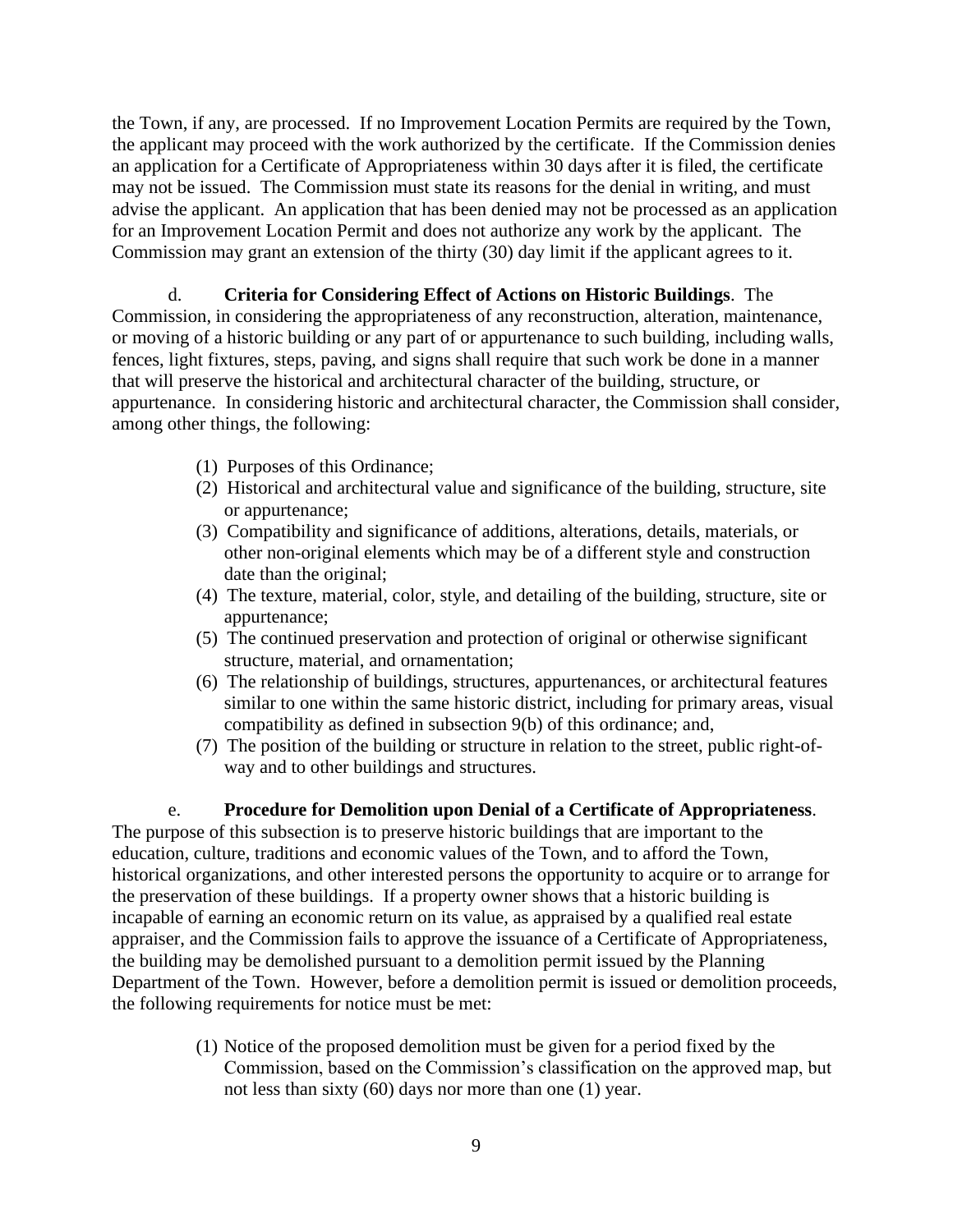- (2) Notice must be posted on the premises of the building proposed for demolition in a location clearly visible from the street.
- (3) Notice must be published in a newspaper of general local circulation at least three (3) times before demolition, with the first publication not more than fifteen (15) days after the application for a permit to demolish is filed, and the final publication at least fifteen (15) days before the date of the permit.

The Commission may approve a Certificate of Appropriateness at any time during the notice period under this subsection 7(e). If the certificate is approved, a demolition permit shall be issued without further delay by the Planning Department of the Town, and demolition may proceed.

### **Section 8. Staff Approvals**

a. The staff of the Commission, on behalf of the Commission, may be authorized to grant or deny an application for a Certificate of Appropriateness for various types of activities, as determined by the Commission.

b. The staff of the Commission may not grant or deny an application for a Certificate of Appropriateness for the following types of applications:

- (1) The demolition of a building.
- (2) The moving of a building.
- (3) The construction of an addition to a building.
- (4) The construction of a new building.

#### **Section 9. Visual Compatibility**

a. **New Buildings and Non-historic Buildings**. Except as provided in subsection 5(d) of this Ordinance, the construction of a new building or structure, and the moving, reconstruction, alteration, major maintenance, or repair involving a color change conspicuously affecting the external appearance of any non-historic building, structure, or appurtenance within the primary area of a historic district must be generally of a design, form, proportion, mass, configuration, building material, texture, color, and location on a lot compatible with other buildings in the historic district, particularly with buildings designated as historic, and with squares and places to which it is visually related.

b. **Criteria for Considering Visual Compatibility**. Except as provided in subsection 5(d) of this Ordinance, within the primary area of a historic district, new buildings and structures, as well as buildings, structures, and appurtenances that are moved, reconstructed, materially altered, repaired, or changed in color, must be visually compatible with buildings, squares and places to which they are visually related generally in terms of the following visual compatibility factors:

> (1) **Height**. The height of proposed buildings must be visually compatible with adjacent buildings.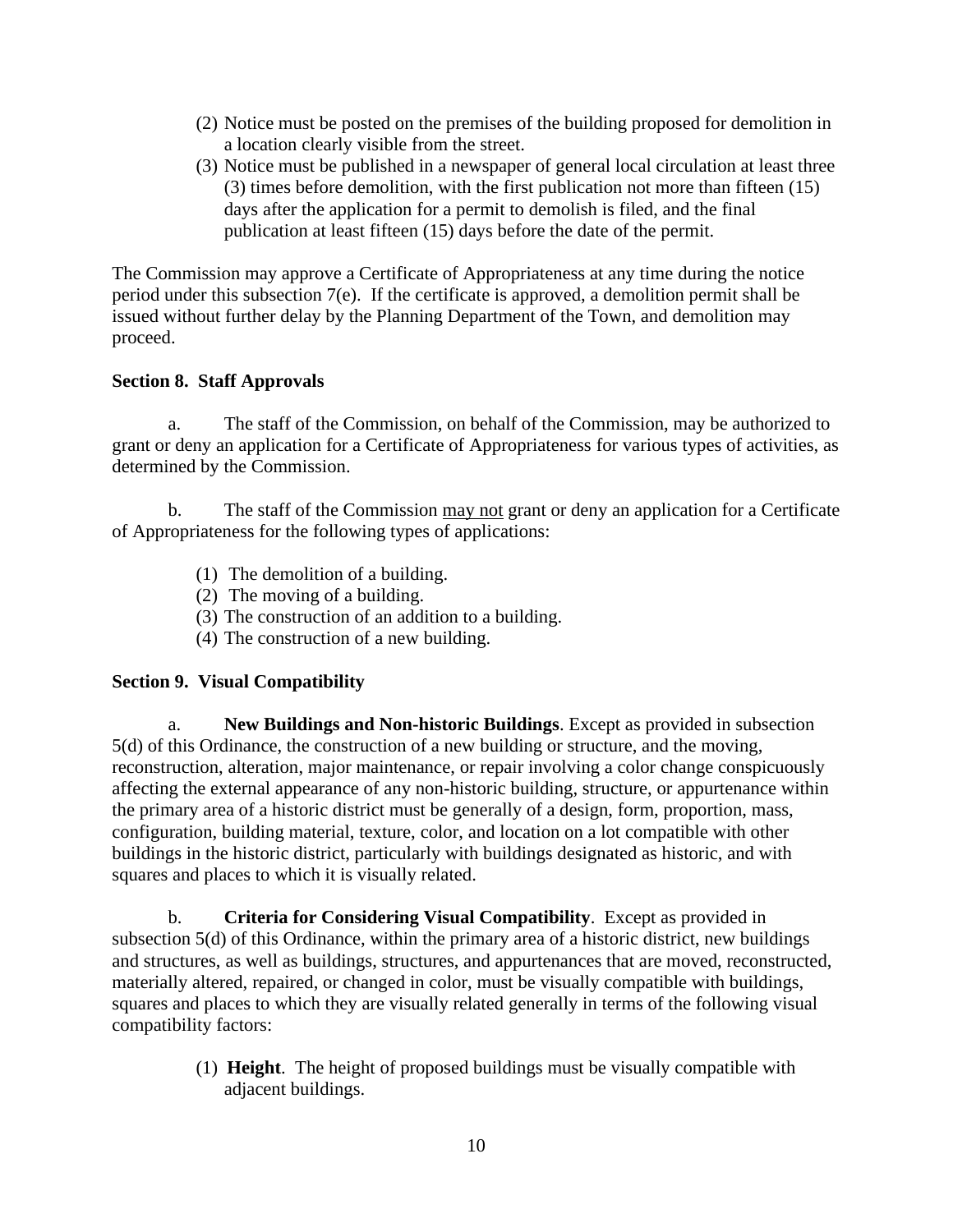- (2) **Proportion of building's front façade**. The relationship of the width of a building to the height of the front elevation must be visually compatible to buildings, squares, and places to which it is visually related.
- (3) **Proportion of openings within the facility**. The relationship of the width of the windows to the height of windows in a building must be visually compatible with buildings, squares, and places to which it is visually related.
- (4) **Rhythm of solids to voids in front facades**. The relationship of solids to voids in the front facade of a building must be visually compatible with buildings, squares, and places to which it is visually related.
- (5) **Rhythm of spacing of buildings on streets**. The relationship of a building to the open space between it and adjoining buildings must be visually compatible to buildings, squares, and places to which it is visually related.
- (6) **Rhythm of entrances and porch projections**. The relationship of entrances and porch projections to sidewalks of a building must be visually compatible to buildings, squares, and places to which it is visually related.
- (7) **Relationship of materials, texture, and color**. The relationship of the materials, texture, and color of the facade of a building must be visually compatible with the predominant materials used in the buildings to which it is visually related.
- (8) **Roof shapes**. The roof shape of a building must be visually compatible with the buildings to which it is visually related.
- (9) **Walls of continuity**. Appurtenances of a building such as walls, wrought iron fences, evergreen landscape masses, and building facades, must form cohesive walls of enclosure along the street, if necessary to ensure visual compatibility of the building to the buildings, squares, and places to which it is visually related.
- (10) **Scale of a building**. The size of a building, and the building mass of a building in relation to open spaces, windows, door openings, porches, and balconies must be visually compatible with the buildings, squares, and places to which it is visually related.
- (11) **Directional expression of front elevation**. A building must be visually compatible with buildings, squares, and places to which it is visually related in its directional character, including vertical character, horizontal character, or nondirectional character.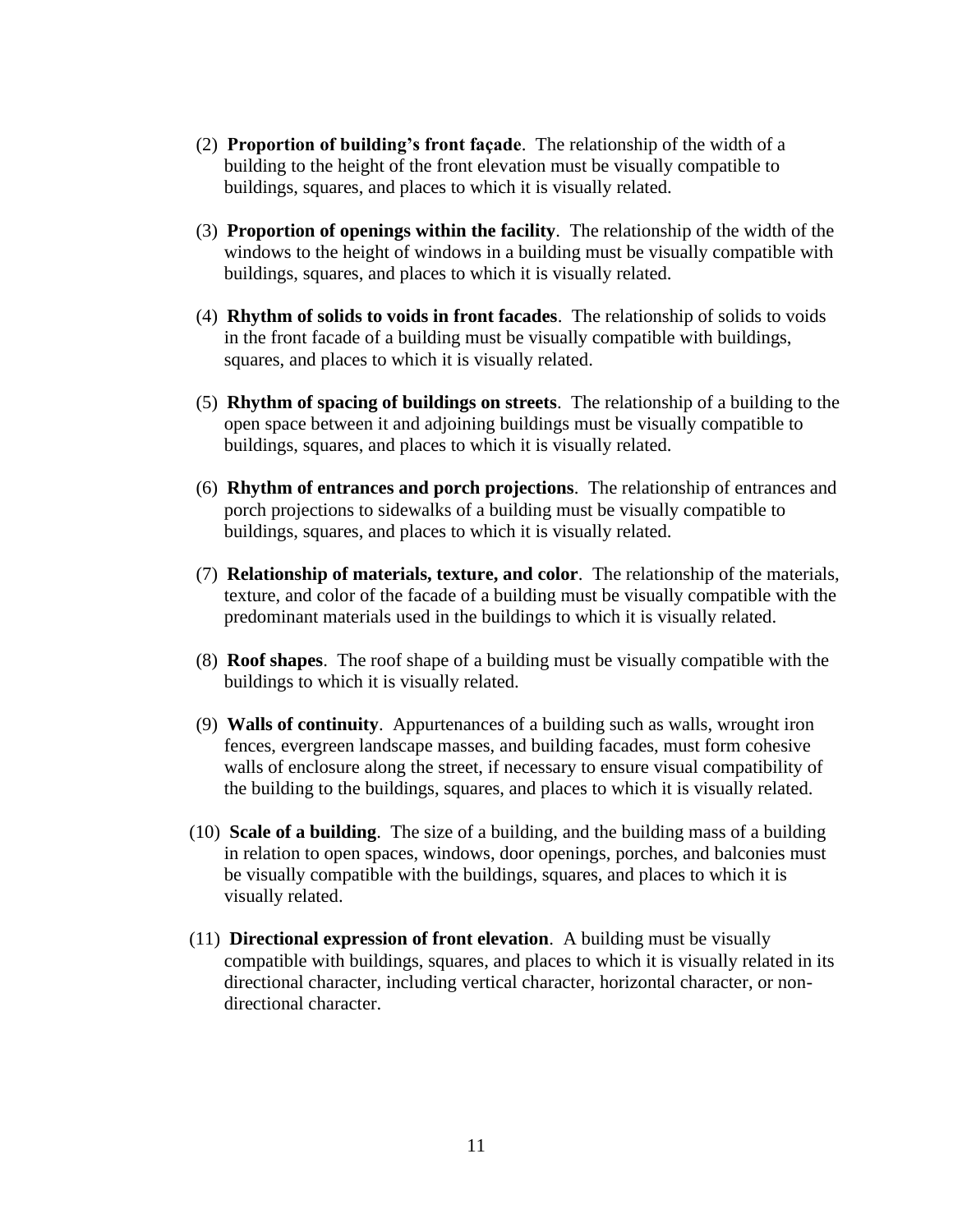### **Section 10. Preservation of Historical and Architectural Character upon Alteration or Relocation Mandated**

a. A historic building or structure or any part of or appurtenance to such a building or structure, including stone walls, fences, light fixtures, steps, paving, and signs may be moved, reconstructed, altered, or maintained only in a manner that will preserve the historical and architectural character of the building, structure, or appurtenance.

b. A historic building may be relocated to another site only if it is shown that preservation on its current site is inconsistent with subsection 10(a) of this Ordinance.

## **Section 11. Maintenance**

a. Historic buildings shall be maintained to meet the applicable requirements established under state statute for buildings generally so as to prevent the loss of historic material and the deterioration of important character defining details and features.

b. Ordinary repairs and maintenance: nothing in this Section shall be construed to prevent the ordinary repairs and maintenance of any historic building, provided that such repairs or maintenance do not result in a conspicuous change in the design, form, proportion, mass, configuration, building material, texture, color, location, or external visual appearance of any structure, or part thereof.

## **Section 12. Relationship with Zoning Districts**

Zoning districts lying within the boundaries of the historic district are subject to the regulations for both the zoning district and the historic district. If there is a conflict between the requirements of the zoning district and the requirements of the historic district, the more restrictive requirements apply.

## **Section 13. Removal of Historic District Designation**

a. This Section provides the exclusive method for removing the designation of a historic district.

b. The owner or owners of a building, structure, or site designated as a single site historic district may sign and file a petition with the Town Council requesting removal of the designation of the building, structure, or site as a historic district. In the case of a historic district containing two (2) or more parcels, at least sixty percent (60%) of the owners of the real property of the historic district may sign and file a petition with the Town Council requesting removal of the designation of the historic district.

c. The Town Council shall submit a petition filed under subsection 13(b) of this ordinance to the Commission. The Commission shall conduct a public hearing on the petition not later than sixty (60) days after receiving the petition. The Commission shall provide notice of the hearing: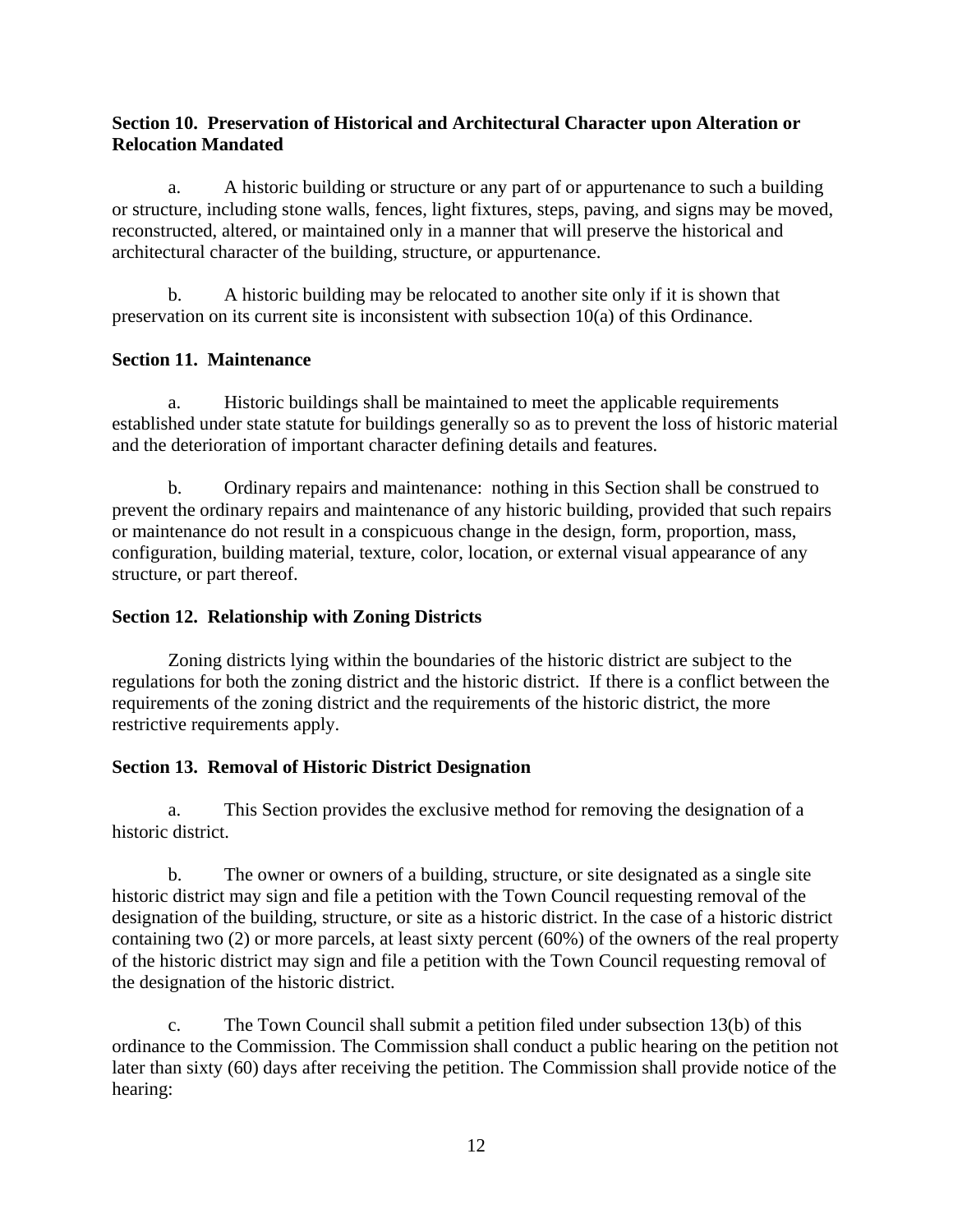- (1) by publication under Ind. Code § 5-3-1-2(b);
- (2) in the case of a historic district comprised of real property owned by fewer than fifty (50) property owners, by certified mail, sent at least ten (10) days before the hearing, to each owner of real estate within the historic district; and
- (3) in the case of a single building, structure, or site designated as a historic district, by certified mail, sent at least ten (10) days before the hearing, to each owner of the real estate abutting the building, structure, or site designated as a historic district that is the subject of the petition.
- d. The Commission shall make the following findings after the public hearing:
	- (1) Whether a building, structure, or site within the historic district continues to meet the criteria for inclusion in a historic district as set forth in the ordinance approving the historic district map under Section 5 of this Ordinance. The determination must state specifically the criteria that are applicable to the buildings, structures, or sites within the district.
	- (2) Whether failure to remove the designation of the historic district would deny an owner of a building, structure, or site within the historic district reasonable use of the owner's property or prevent reasonable economic return. Evidence provided by the petitioner may include information on:
		- (a) costs to comply with regulations;
		- (b) income generation;
		- (c) availability of contractors to perform work;
		- (d) real estate values;
		- (e) assessed values and taxes;
		- (f) revenue projections;
		- (g) current level of return;
		- (h) operating expenses;
		- (i) vacancy rates;
		- (j) financing issues;
		- (k) efforts to explore alternative uses for a property;
		- (l) availability of economic incentives; and
		- (m) recent efforts to sell or rent property.
	- (3) Whether removal of the designation of a historic district would have an adverse economic impact on the owners of real estate abutting the historic district, based on testimony and evidence provided by the owners of the real estate and licensed real estate appraisers or brokers.
	- (4) Whether removal of or failure to remove the designation of the historic district would have an adverse impact on the Town's historic resources, and specifically whether it would result in the loss of a building, structure, or site classified as historic by the Commission's survey prepared under Section 4 of this Ordinance.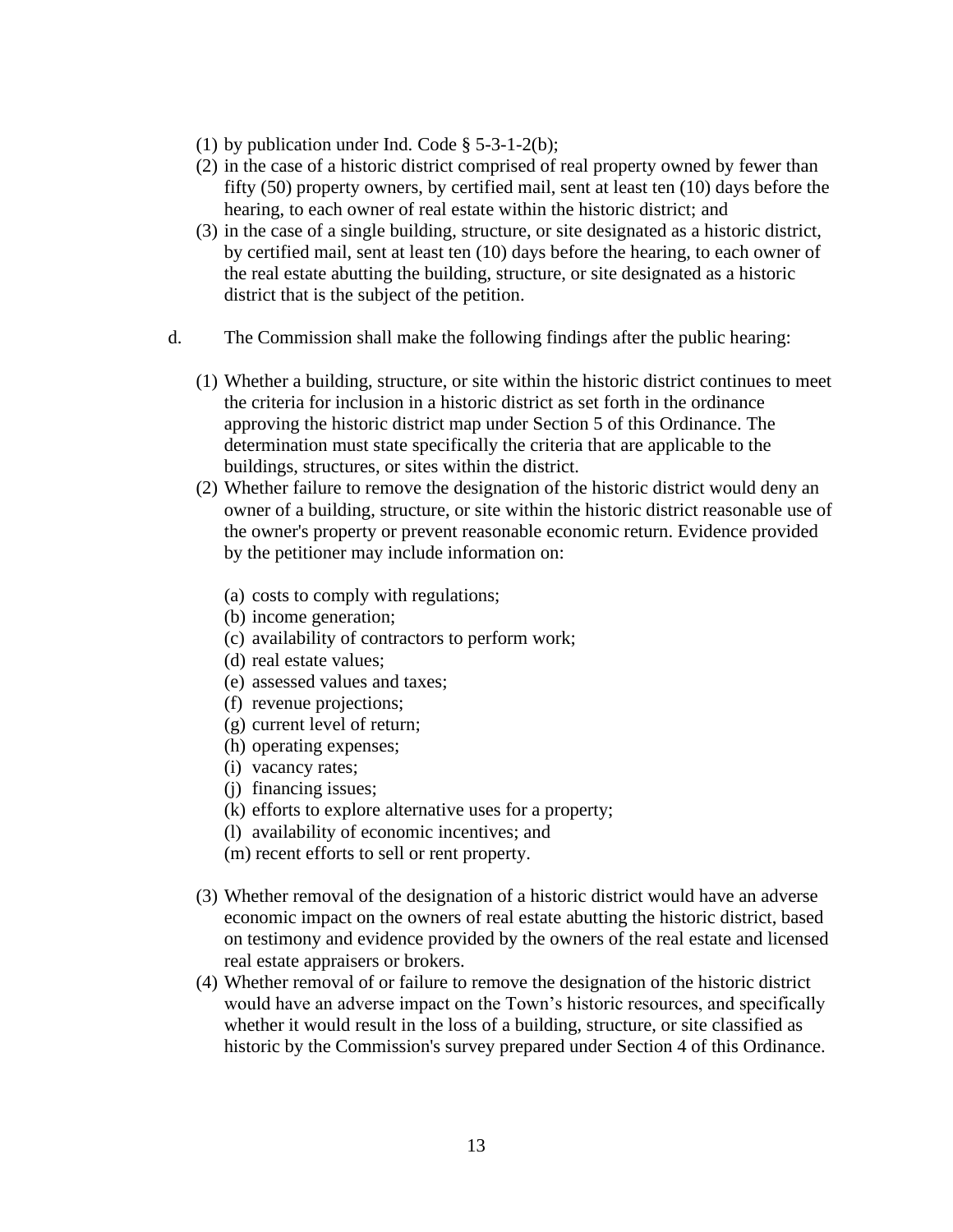- e. Not later than ten (10) days after the public hearing, the Commission shall submit:
	- (1) its findings on the petition; and
	- (2) a recommendation to grant or deny the petition;

to the Town Council.

- a. Not later than forty-five (45) days after receiving the Commission's findings, the Town Council shall:
- (1) take public comment and receive evidence in support of or in opposition to the petition; and
- (2) do one (1) of the following:
	- (a) Deny the petition.
	- (b) Grant the petition by adopting an ordinance that removes the designation of the historic district by:
		- (i) a majority vote, if the recommendation of the Commission is to grant the petition; or
		- (ii) a two-thirds  $(2/3)$  vote, if the recommendation of the Commission is to deny the petition.

The Town Council shall record an ordinance adopted under subsection  $13(f)(2)$  with the Boone County Recorder not later than ten (10) days after the Town Council adopts the ordinance. The historic district designation is considered removed on the date the ordinance is recorded with the Boone County Recorder.

f. If the Town Council does not grant or deny the petition within forty-five (45) days after receiving the Commission's findings:

- (1) the petition is considered granted or denied in accordance with the recommendation of the Commission; and
- (2) if the petition is considered granted, the Town Council shall, not later than fiftyfive (55) days after receiving the Commission's findings:
	- (a) adopt an ordinance that removes the designation of the historic district; and
	- (b) record the ordinance with the Boone County Recorder.

The historic district designation is considered removed on the date the ordinance is recorded with the Boone County Recorder.

#### **Section 14. Enforcement by Interested Parties**

a. An interested party (as defined in Section 2) has the rights and remedies outlined in Indiana Code § 3-7-11-21.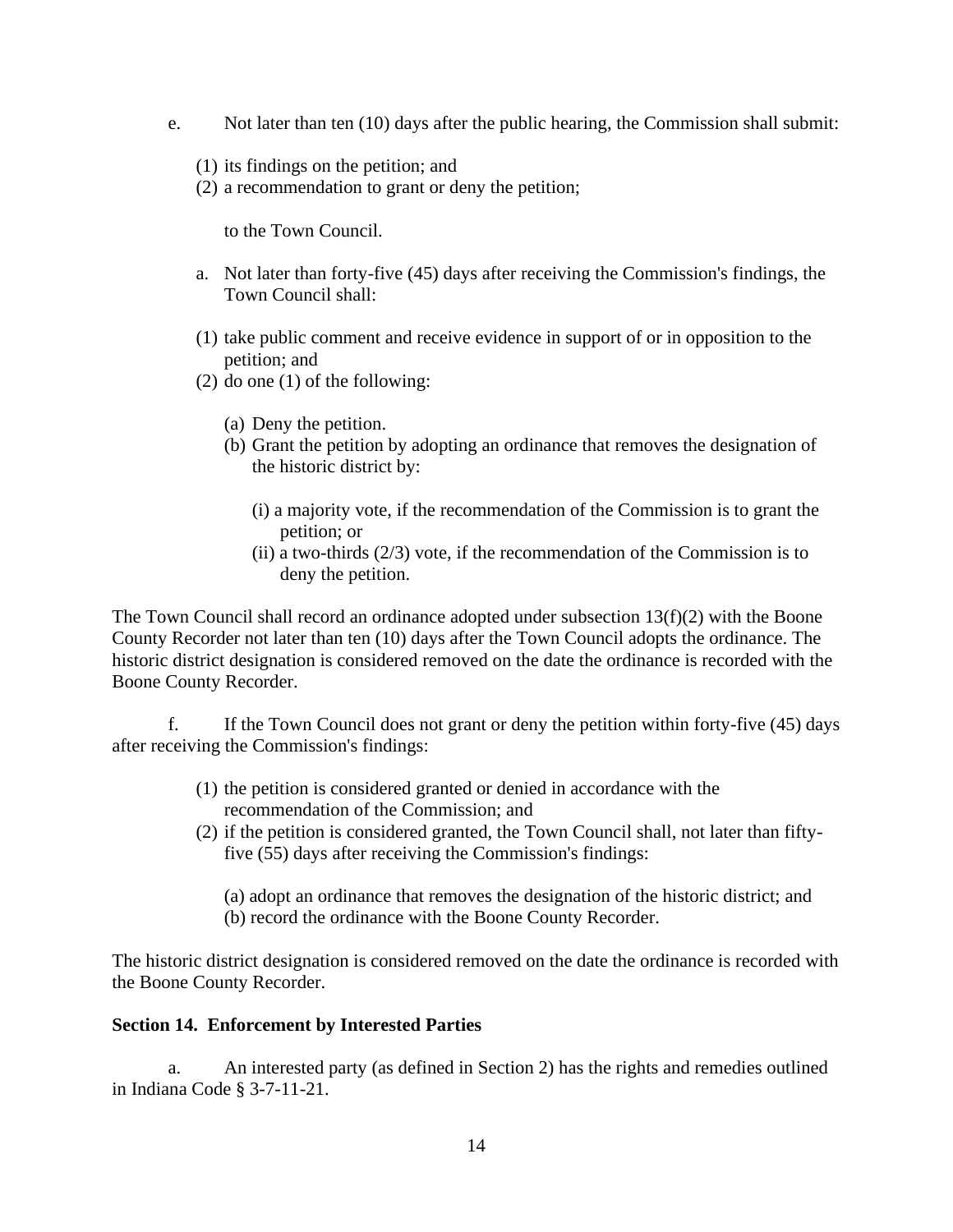### **Section 15. Enforcement, Penalties, and Judicial Review**

a. Any person, whether as principal, agent, owner, lessee, tenant, contractor, builder, architect, engineer, or otherwise, who violates any provision of this ordinance shall be subject to a fine for each offense pursuant to the Town's Schedule of Fines and Fees, as amended from time to time.

b. Each day of the existence of any violation of this Ordinance shall be a separate offense.

c. The erection, construction, enlargement, alteration, repair, demolition, color change, moving, or maintenance of any building, structure, or appurtenance which is begun, continued, or maintained contrary to any provisions of this Ordinance is hereby declared to be a nuisance and in violation of this Ordinance and unlawful. The Town may institute a suit for injunction in the Circuit Court or Superior Court of Boone County to restrain any person or government unit from violating any provision of this Ordinance and to cause such violation to be prevented, abated, or removed. Such action may also be instituted by any property owner who is adversely affected by the violation of any provision of this chapter.

d. The remedies provided for in this Section shall be cumulative and not exclusive and shall be in addition to any other remedies provided by law.

e. Any person or party aggrieved by a decision of the Commission shall be entitled to judicial review under Indiana Code § 36-7-4 as if it were a final decision of a board of zoning appeals.

## **Section 16. Severability**

If any section, clause, provision, or portion of this Ordinance is adjudged unconstitutional or invalid by a court of competent jurisdiction, the remainder of this ordinance shall not be affected thereby.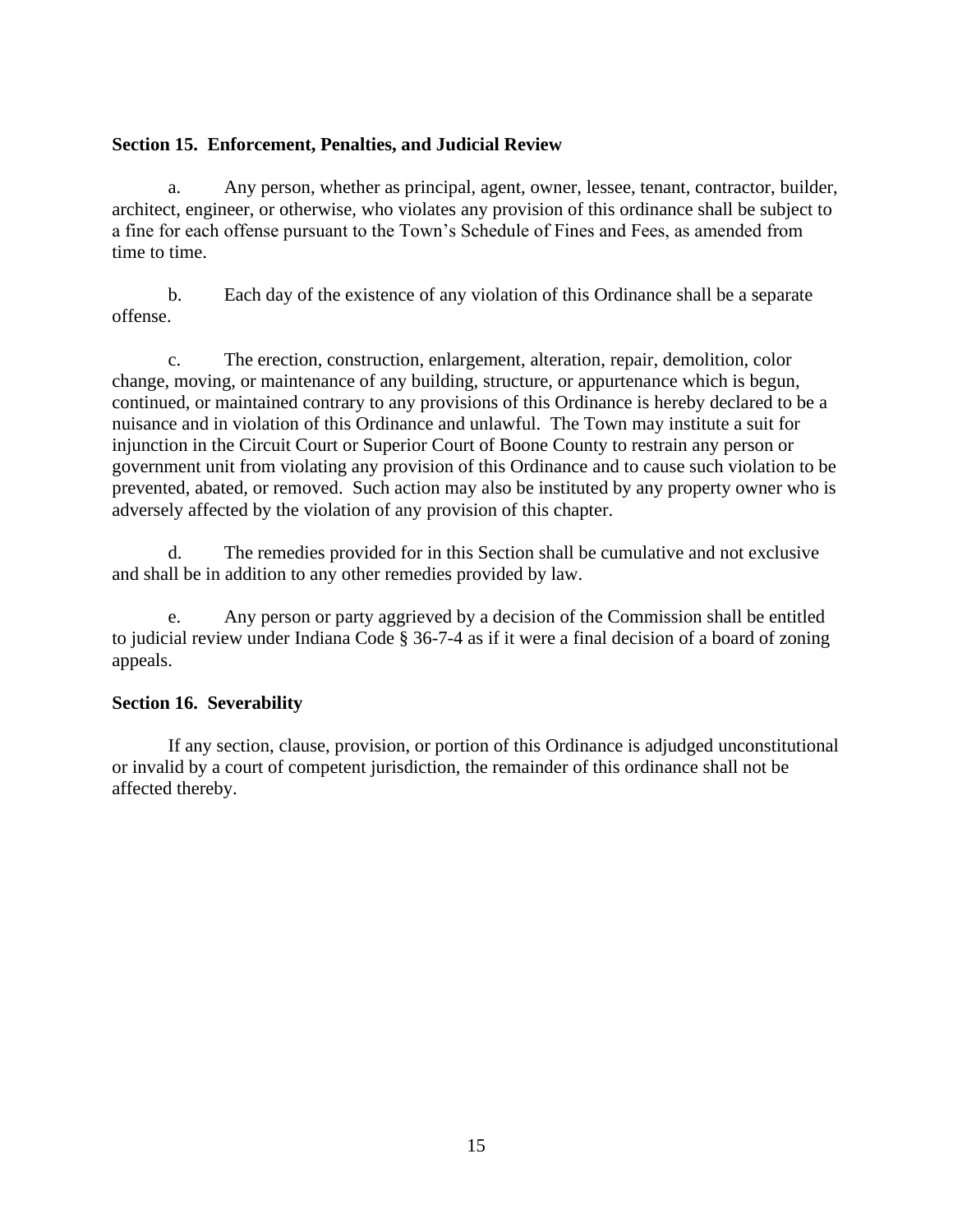Introduced and filed on the \_\_\_\_\_\_ day of \_\_\_\_\_\_\_\_, 2022. A motion to consider on First Reading was sustained by a vote of \_\_\_\_\_\_\_\_\_ in favor and \_\_\_\_\_\_\_\_ opposed, pursuant to Indiana Code § 36-5-2-9.8.

**DULY PASSED AND ADOPTED** this day of 2022, by the Town Council of the Town of Zionsville, Boone County, Indiana, having been passed by a vote of in favor and opposed.

|                              | <b>YEA</b> | <b>NAY</b> |
|------------------------------|------------|------------|
|                              | Signature  | Signature  |
| Jason Plunkett,<br>President |            |            |
| Brad Burk,<br>Vice-President |            |            |
| Bryan Traylor,<br>Member     |            |            |
| Alexander Choi,<br>Member    |            |            |
| Josh Garrett,<br>Member      |            |            |
| Joe Culp,<br>Member          |            |            |
| Craig Melton,<br>Member      |            |            |

## **TOWN COUNCIL OF THE TOWN OF ZIONSVILLE, BOONE COUNTY, INDIANA**